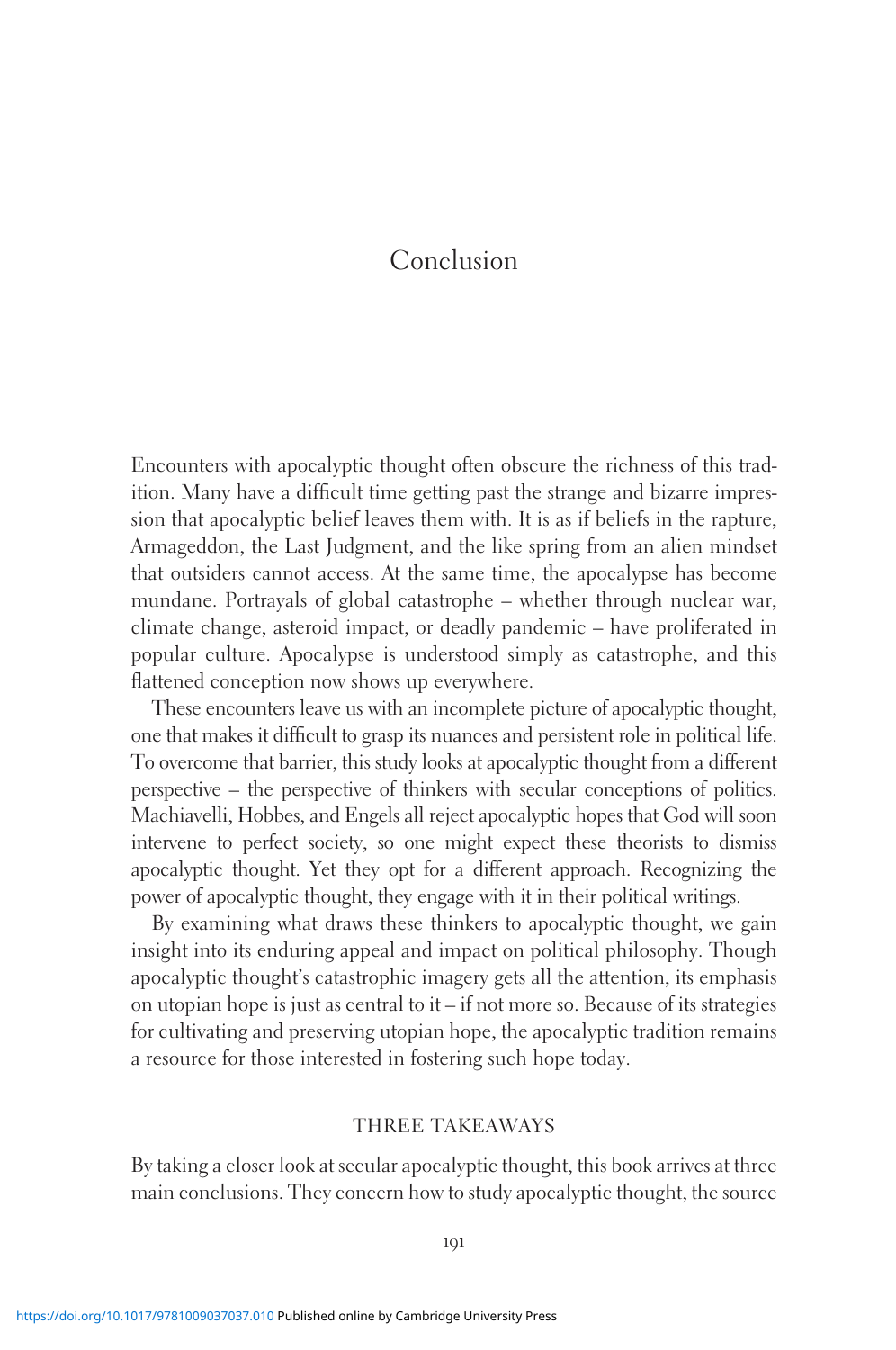of its political appeal, and its lessons for political philosophy today. Let's briefly review each of these conclusions.

(1) The study of secular apocalyptic thought would place itself on firmer ground by focusing on cases where secular thinkers explicitly reference religious apocalyptic texts, figures, or concepts. This methodological recommendation comes in response to how loosely the term apocalypse is used, not just in popular culture, but also in academic research. Originally in the Jewish and Christian traditions, apocalypse referred to a divine revelation. So in the Bible, apocalyptic literature recounts a revelation, which in many cases explores the relation between crisis and utopia in God's plan for the end of time. Today apocalypse has taken the expansive meaning of referring to any catastrophe. Influenced by this trend, researchers often conclude that any discussion of catastrophe counts as evidence that it was influenced by religious apocalyptic thought. As a result, they see religious influences where the evidence for them is questionable, since catastrophic imagery and language also can come from nonreligious sources (e.g., accounts of war). An additional factor exacerbates this methodological problem: some use the label apocalyptic as a rhetorical weapon against ideologies and beliefs they find irrational and bizarre. To guard against drawing illusory connections in the history of ideas, I suggest more rigorous standards for identifying secular apocalyptic thought. Specifically, there should be evidence of secular thinkers explicitly referencing and drawing on religious apocalyptic thought.

(2) Apocalyptic thought's political appeal partly lies in offering resources to navigate persistent challenges in ideal theory. Ideal theory tackles the task of identifying the most just society, often with the aim of providing a goal to guide collective action. This aspiration to be a normative guide leaves ideal theory with a challenge: outlining a goal that is utopian *and* feasible. Its vision of the ideal society needs to be feasible, for it makes little sense to dedicate valuable resources to striving after a goal that isn't even attainable. Its goal also needs to be utopian so that it possesses sufficient moral appeal to justify the sacrifices needed to attain it. Unfortunately, a more utopian ideal tends to be less feasible, and vice versa. What I call cataclysmic apocalyptic thought provides an apparent solution to this catch-22: it embraces a thoroughly utopian ideal, seemingly out of reach, and declares it feasible by pointing to a coming crisis as the path to attain it. According to this view, crisis promises to open up possibilities previously closed off and offers a rare opportunity to make the ideal a reality. Apocalyptic thought thus proves appealing for those who want to realize the ideal and not merely theorize about it.

(3) Ideal theory and apocalyptic thought both rest on faith and are best suited to be sources of utopian hope, not guides for collective action by a society.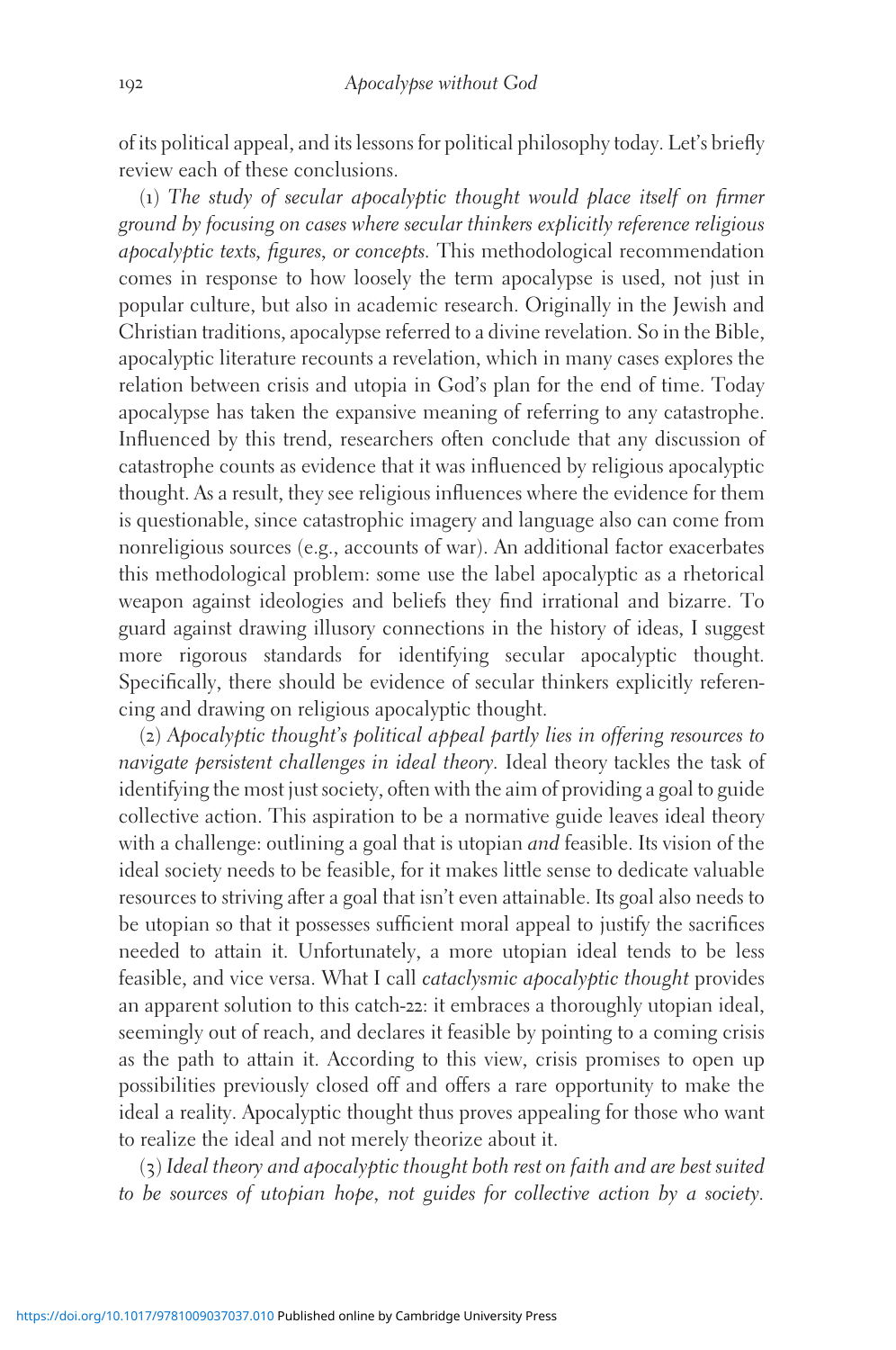Apocalyptic thought sets forth an ideal and theorizes a path to it. Such thought thus has similarities to ideal theory that political philosophy often overlooks. Most notably, John Rawls sees the two as fundamentally distinct. In his view, ideal theory presents an ideal that individuals in a pluralistic society have reason to accept and collectively strive for, which religious belief cannot offer. That view runs into problems, though, because it fails to account for how future uncertainty undermines ideal theory's claims. Even if its proposed ideal seems morally appealing, there is no reason to be confident that it will retain its appeal under radically different future conditions that we cannot predict. Unable to provide plausible grounds for the ideal it proposes, ideal theory ultimately rests on faith. Despite this limitation, ideal theory can persist as a source of utopian hope, which gives meaning to imperfect efforts to advance justice by portraying them as steps toward the ideal. Such hope comes with risks, since it can motivate efforts to bring about utopia by any means possible – including violence. One strategy to reduce this risk, found in Jewish and Christian thought, embraces utopian hope while stressing human ignorance of the ideal and how to achieve it. Sensitive to our epistemic limitations, this strategy warns against believing that we can identify the ideal and a path to it. By pairing utopian hope with epistemic humility, religious traditions offer potential wisdom for ideal theory.

## REVISITING THE PARABLE OF HILLSIDE

The parable of Hillside at the start of this study highlights how Machiavelli, Hobbes, and Engels respond to apocalyptic thought and its appeal, while also hinting at potential drawbacks in each of their approaches. Though Machiavelli recognizes the power of apocalyptic hope in politics, he resists the temptation to embrace it. An obstacle stands in his way of taking that leap: he simply cannot fathom a lasting utopia ever emerging due to the constant flux and inevitable decay that characterize politics. Hobbes opts for a different strategy, which focuses on tempering apocalyptic ideals. He makes the case that the Christian understanding of utopia – the kingdom of God – manifests itself on earth as the Leviathan state, despite its many imperfections in that form. Engels is the most unapologetic in his embrace of apocalyptic thought and utopian hope. He praises Thomas Müntzer's apocalyptic vision for politics while transforming his ideal of the kingdom of God into a secular goal to strive for.

None of these approaches prove well suited to sustain utopian hope. That is most obvious in the case of Machiavelli, who rejects such hope to begin with. Hobbes does hang on to a form of utopian hope, but one so anemic that it is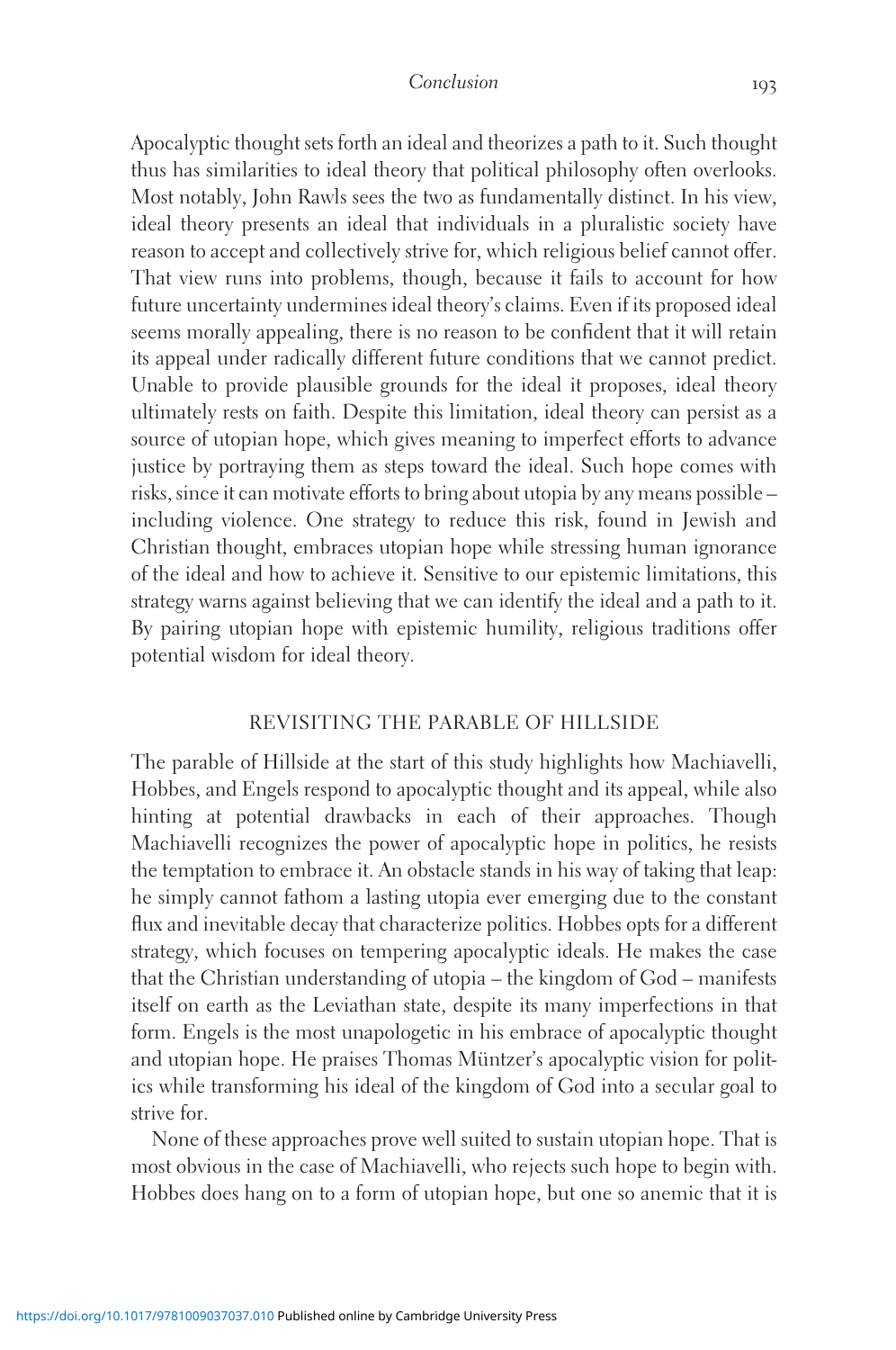hard to imagine its having much appeal for those yearning for utopia. He coopts the apocalyptic ideal of the kingdom of God and equates it with the deeply imperfect state outlined in *Leviathan*, all in an effort to warn against political projects that strive for perfection and cause continual upheaval. Instead of embracing the most ambitious forms of utopian hope, Hobbes wants his readers to set their sights lower. On its face, Engels's approach seems most conducive for preserving utopian hope. What attracts him to apocalyptic thought – its idea that crisis opens the way to utopia – proves appealing as a potential solution to challenges inherent in ideal theory. That solution, though, turns out to be illusory. Utopian hope that looks to realize its aims through crisis sets itself up for disappointment. No one can give plausible grounds that a particular crisis will actually deliver utopia. So though Engels embraces utopian hope, his understanding of it proves difficult to sustain in a world filled with uncertainty.

Each thinker's engagement with the apocalyptic tradition has its shortcomings, yet other approaches prove more promising for sustaining utopian hope. In particular, Jewish and Christian theologians struggling with the explosive potential of apocalyptic thought came to develop strategies that both limit its dangers and preserve utopian hope. The relevance of these strategies to current debates over ideal theory reminds us not to dismiss or ignore the apocalyptic tradition, despite its odd and bizarre features. Prominent figures throughout the history of political thought have taken a keen interest in the apocalyptic tradition. As is hopefully now clear, close study of this tradition, in all its richness, still has the potential today to offer novel perspectives and insights into challenges common to political life.

## A CLOSING PARABLE

Just as it began, this study ends with a parable. It comes from the Christian apocalyptic tradition, specifically Matthew 25:31–46. In the passage, Jesus explains the fate of the sheep (righteous) and the goats (unrighteous) at the end of time. The Son of Man returns, takes his place on the throne, and welcomes the sheep into his kingdom (see Figure C.1). He proceeds to explain why they have been blessed and chosen to enter his kingdom: "I was hungry and you gave me food, I was thirsty and you gave me something to drink, I was a stranger and you welcomed me, I was naked and you gave me clothing, I was sick and you took care of me, I was in prison and you visited me" (Matthew 25:35–36). His explanation confuses the sheep. They cannot remember ever serving the king in these ways. With a simple response, the king dispels their confusion: "Truly I tell you, just as you did it to one of the least of these who are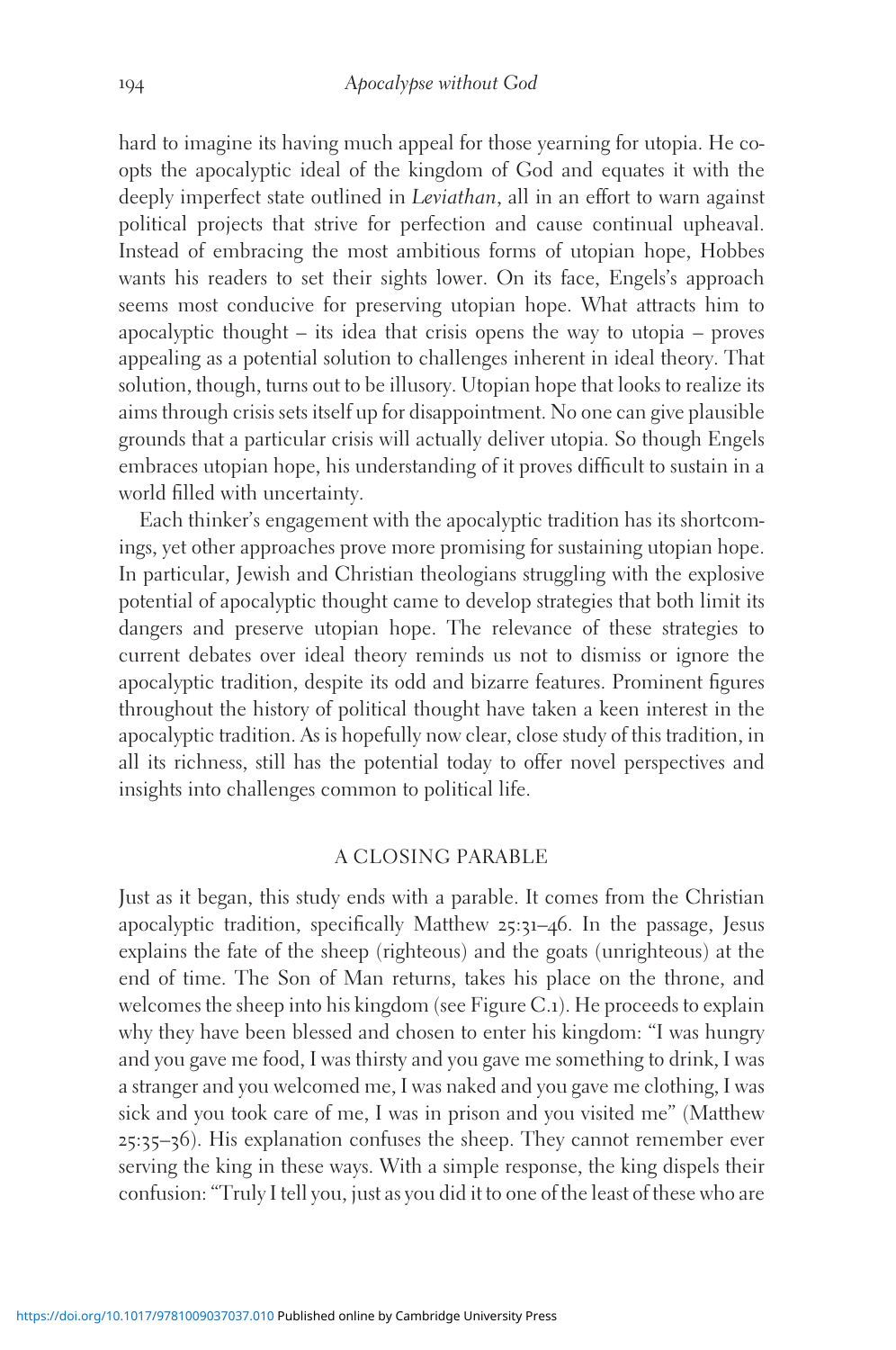

FIGURE C.1 Separation of the sheep and the goats Byzantine mosaic from the early sixth century<sup>1</sup>

members of my family, you did it to me" (Matthew 25:40).<sup>2</sup> Perhaps no other verse better sums up the gospel message.

The parable of the sheep and the goats has generated a wide range of interpretations. Here I'd like to offer an interpretation not with the goal of supplanting others, but to highlight the parable's potential wisdom for ideal theory – specifically, its subtle reminder of the virtue found in epistemic humility. Consider the ignorance of the sheep. When the king thanks them, they are at a loss to explain how they served him. They have a woefully incomplete understanding of how their actions fit into the broader project of advancing God's kingdom. Moreover, the actions for which they are praised highlight their limitations. They feed the hungry, which suggests that hunger is still a problem. They take in the stranger, which suggests that lack of shelter is still a problem. And they visit the prisoner, which suggests that crime and the need for prisons are still problems. In short, the sheep fail to fully solve many of the social ills they encounter. Unable to realize utopia through their own

<sup>1</sup> This image is in the public domain and available on the Metropolitan Museum of Art's website at the following link: [www.metmuseum.org/art/collection/search/](http://www.metmuseum.org/art/collection/search/466573)466573.<br>New Revised Standard Version.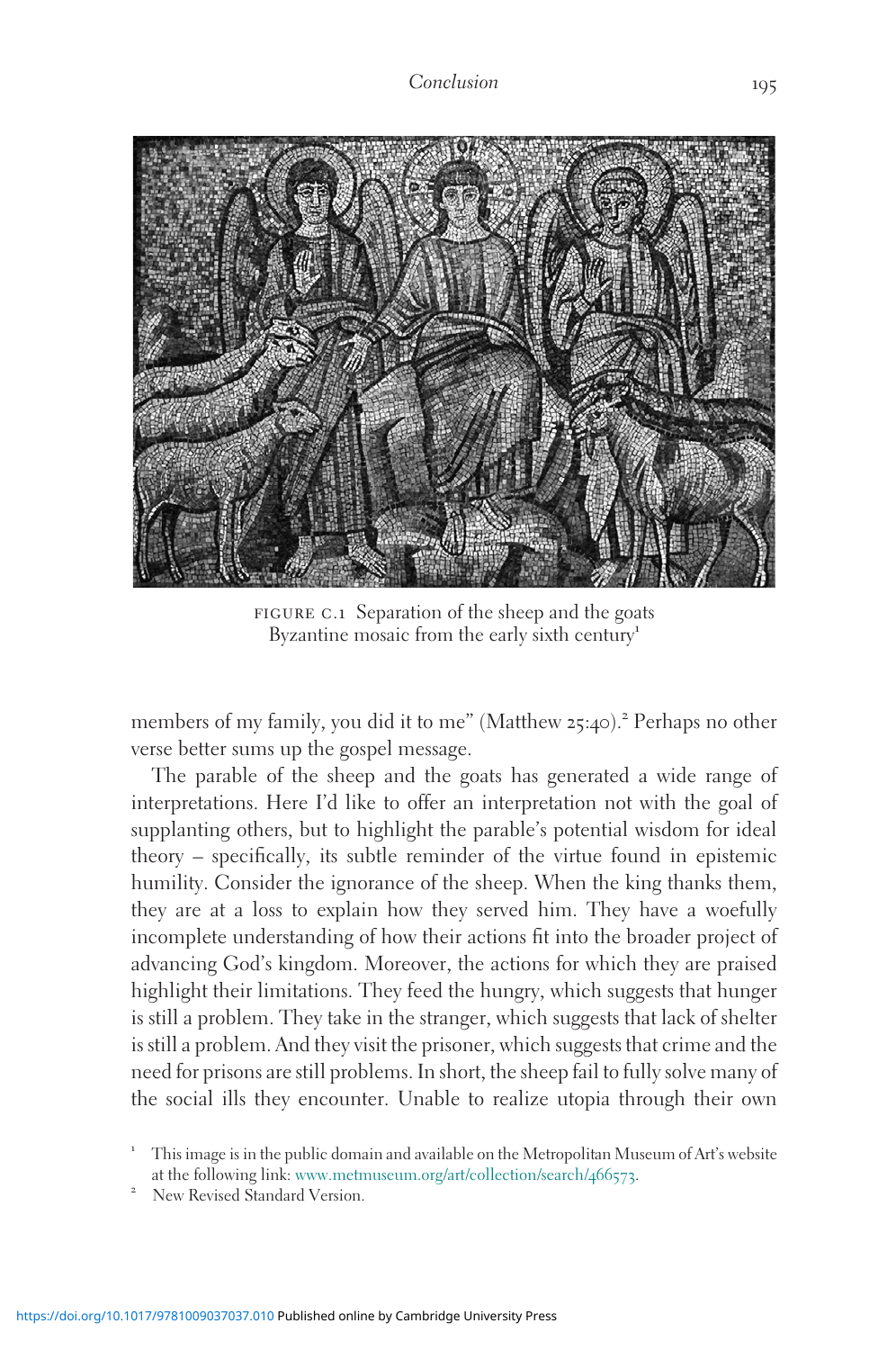efforts, they work for partial steps to alleviate suffering and remedy injustice. Despite the imperfect nature of their efforts, the parable makes clear that they still have reason to hold on to utopian hope.

For some ideal theorists, the sheep may seem like odd – even perverse – role models. Shouldn't we aim higher? Beyond just alleviating suffering, we must address the systemic injustices that cause it. That point is absolutely correct. But ideal theory often goes beyond identifying systemic injustices and proposing measures to fight them. It purports to outline a harmonious vision that eliminates injustice, and argues that this proposal should guide society. In reality, though, ideal theorists have no special knowledge of what the ideal society would look like. Too much about the future is unknown to make claims about utopia with confidence – or at least justified confidence. Realizing that fact is disappointing, to be sure. But it is far worse to presume that we have knowledge of the ideal and then attempt to bring it about by any means necessary. In a complex world, such hubris usually has unintended and regrettable consequences.

Given that danger, the sheep in their humility serve as an instructive model. With their questions to the king, they admit their epistemic limitations. As they stumble around in an uncertain world to advance justice, they cannot offer a detailed path to utopia and do not feign such knowledge. They are not, of course, completely ignorant of what actions are likely to be effective in advancing justice, at least in the short term. After all, they do have some success in feeding the hungry, providing shelter to the stranger, and comforting the imprisoned. So the lesson of the parable is not that good intentions are all that matter and questions of effectiveness are irrelevant. Research, experimentation, and planning all have an important role to play in helping ensure that good intentions are paired with – to the best of our knowledge – effective practices.

We can grant this point while still rejecting the loftier ambitions of ideal theory. For there is a fundamental difference between, on the one hand, weaving together a unified theory that aspires to wholly eliminate injustice and, on the other, more piecemeal efforts to improve institutions and practices as we gain a deeper understanding of injustices and their causes. The latter approach holds greater promise in an uncertain world that frustrates the longterm predictions of ideal theory. Recognition of our epistemic limitations ultimately recommends a humble approach to advancing justice – one that involves trial and error, small experiments that can be expanded if they are fortunate enough to succeed.

Though that approach departs from many prominent understandings of ideal theory, it leaves one aspect of it in place: utopian hope. At the same time